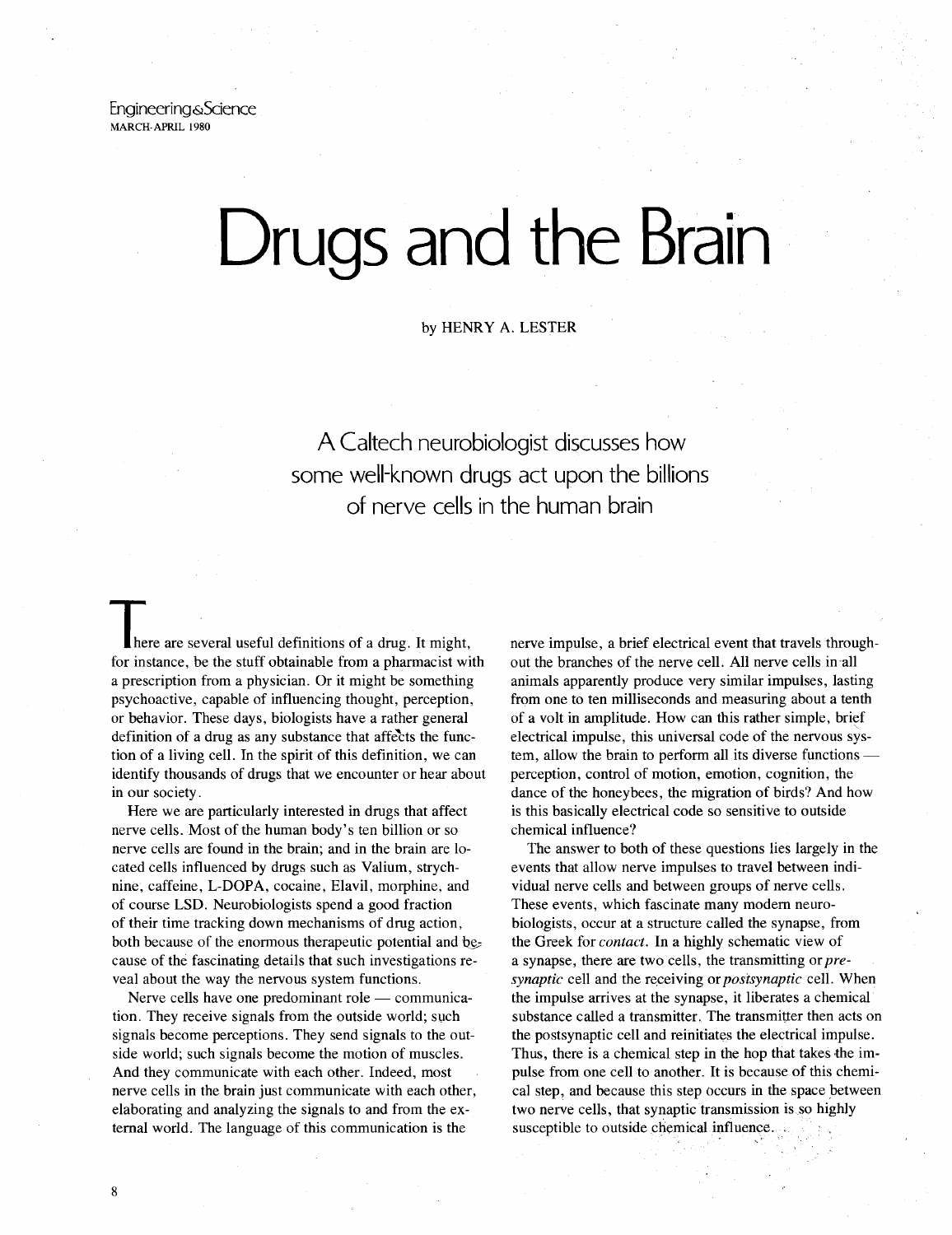

At the synapse, a chemical step transmits the electrical.impulse from the presynaptic, or transmitting, nerve cell to the postsynaptic, or receiving, cell. The diagram above shows this step occurring via an acetylcholine molecule at the nerve-muscle synapse. In actuality, the molecule is much smaller relative to the nerve cells, and many such molecules participate at a single synapse.

There are dozens, perhaps hundreds, of transmitter substances in the brain and elsewhere in the nervous system. Each of these natural transmitters is associated with a constellation of drugs  $-$  some found naturally in the body, but most not — that modify synaptic transmission. Each synapse has only one transmitter, and a typical cell in the brain might receive signals at thousands or tens of thousands of synapses. Such a cell might, in tum, send signals to other nerve cells at other thousands of synapses. The brain may therefore be viewed as a network of nerve cells signaling each other chemically at synapses.

Imagine the path taken by a train of impulses that command a finger to move. The impulses arise in the brain, hop one or two synapses to reach the spinal cord, and hop one or two more synapses to reach the nerve that serves the arm and hand. One synapse remains — that between the nerve and muscle cells that move the finger. This nervemuscle synapse, the last link in voluntary motion, is quite accessible to study. Neurobiologists now know a great deal about this synapse, and it serves as a reference point or model for other research on synapses. In some ways, the nerve-muscle synapse is the *E. coli* of neurobiology.

The preparations for synaptic transmission begin well before the impulse reaches the nerve-muscle synapse. The nerve (the presynaptic cell) is constantly packaging molecules of its transmitter, acetylcholine, into vesicles. The vesicles have a diameter of about 500 Angstroms, and each contains about 10,000 transmitter molecules plus a few other chemical species whose function still puzzles us. When the nerve impulse arrives at the synapse, a pulse of calcium apparently enters the nerve cell from the external fluid — essentially filtered blood — that bathes most of

Micrograph by John E. Heuser of the University of California School of Medicine in San<br>Francisco:



This electron micrograph shows a synapse frozen by liquid helium at the moment the impulse arrives. Two synaptic vesicles, already fused to the presynaptic membrane are liberating their acetylcholine molecules into the space between nerve and muscle cells (center horizontal band). Other vesicles can be seen in the presynaptic (nerve) cell, which stretches across the top; the postsynaptic (muscle) cell is at the bottom. A schematic view of the electron micrograph (below) also shows the transmitter molecules binding to the receptors in the postsynaptic membrane.



From "The Neuron" by Charles F. Stevens. Copyright September 1979 by Scientific American, Inc. All rights reserved

the body's cells. Within less than a millisecond, the calcium in tum causes some of the vesicles to fuse with the presynaptic membrane. The vesicles then liberate their transmitter molecules into the space between the nerve and the muscle.

Some potent drugs interfere with the process of transmitter release. Botulism, one type of food poisoning, is caused by a bacterial toxin that apparently prevents the fu-

9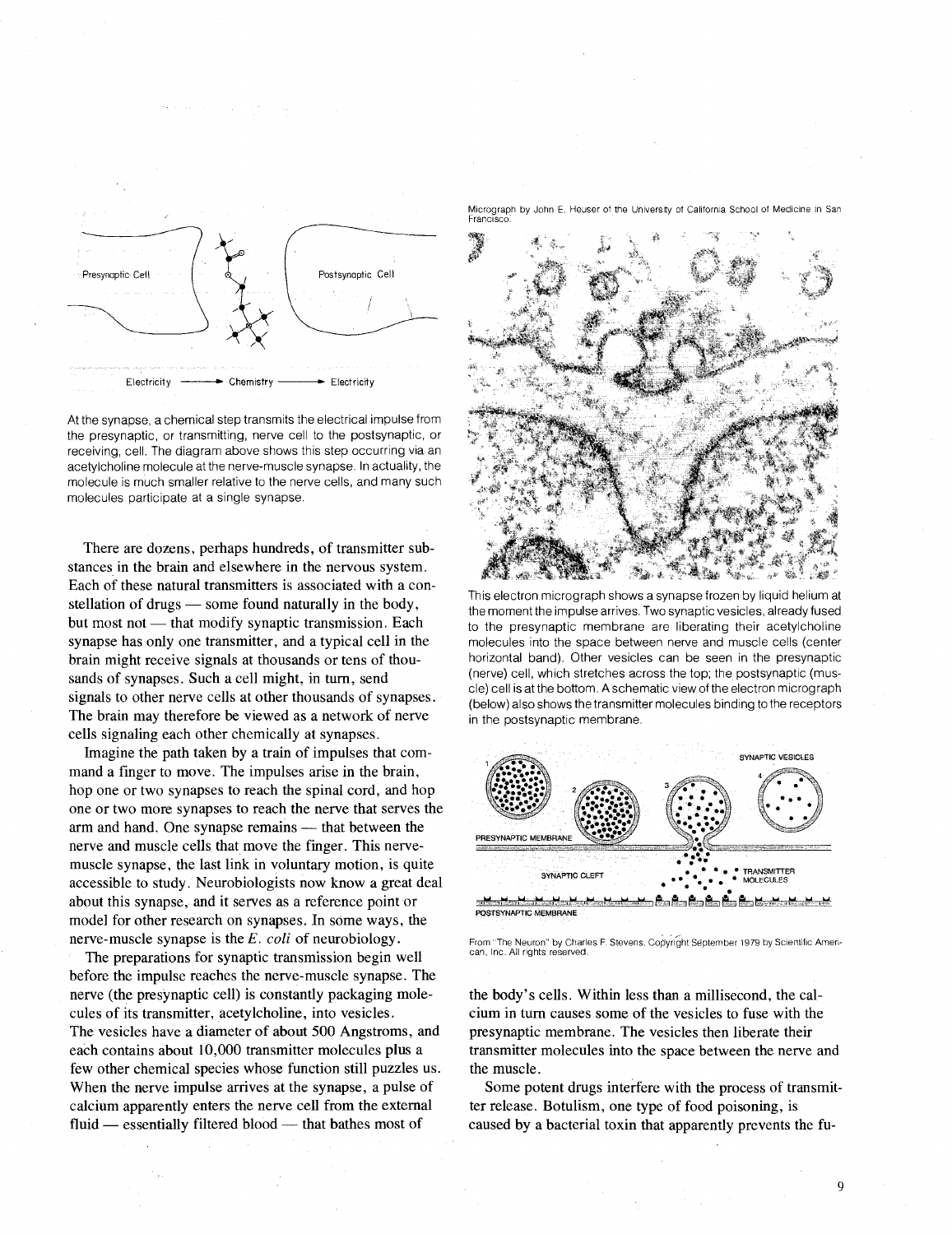#### Drugs and the Brain

sion between vesicles and the presynaptic membrane. Transmitter is not released; the impulses never reach the muscle; and paralysis results. A complementary situation arises through the action of the black widow spider's venom. In this case, an "avalanche" of synaptic vesicles fuses with the membrane of the presynaptic cell; too much transmitter is released; and the spider's prey suffers muscular spasms.

Once liberated from the presynaptic nerve cell, acetylcholine molecules probably require only a few microseconds to diffuse the 500 Angstroms or so to the membrane of the postsynaptic cell. Next, the transmitter molecules interact with special proteins embedded within this membrane at the synapse but nowhere else in the normal cell. These proteins, called receptors, are packed so tightly that there seems to be little room for other structures in the membrane. The receptors function to reconvert the chemical message back into an electrical one.

According to present concepts, each receptor molecule

Micrograph by John E Heuser.



These electron micrographs show the presynaptic membrane as seen from outside the cell. In the view on the left, the synapse has been frozen without an impulse while the synapse on the right shows the membrane at the moment the impulse arrives. The white globs in the right-hand picture are the vesicles fused to the membrane, liberating their contents of transmitter molecules. The smaller bumps visible in both views, membrane particles, may be sites where the inward pulse of calcium flows to trigger the fusion.

seems to guard a pore, or "channel," in the postsynaptic membrane. The pore opens if  $-$  and only if  $-$  two molecules of acetylcholine bind to one receptor molecule. The open channel seems to be a few Angstroms in diameter, and it allows ions (charged atoms) of sodium and potassium to flow in and out of the cell. The flow consists mainly of sodium ions, and its predominant direction is inward. This flow of positively charged ions constitutes an electrical current, which completes the chemical hop and triggers the impulse in the postsynaptic muscle cells. The impulse in turn signals a contraction of the muscle.

It has recently become possible to measure the electrical current associated with single acetylcholine receptor channels. The Channels seem to switch rapidly between "open" and "closed" - there are no "half-open" or "nearly open" channels. Typically a channel remains open for about a millisecond, and during this time about 20,000 sodium ions flow into the cell from the outside fluid.

These receptor molecules and their channels constitute the research interest of my laboratory at Caltech. Ion channels are not restricted to the postsynaptic membrane of the nerve-muscle synapse. In fact, such channels occur in the membrane of every known nerve and muscle cell. Some ion channels allow only sodium to flow through; other types specifically allow potassium, chloride, or calcium ions. As for the signals that open and close them, receptors can be found that open channels in response to the specific binding of most neurotransmitter molecules. Some channels actually open and close in response to electric fields across the nerve cell membrane; these latter channels are responsible for the propagation of the nerve impulse within the nerve cell. We might summarize by saying, then, that the various ion channels seem to govern most electrical activity, and therefore most signaling, within the nervous system.

In the specific case of the channel associated with the acetylcholine receptor, we have a structure that is quite susceptible to drugs, and in the past few years studies on this'channel have yielded a clearer picture of how some drugs act. Curare, for instance, is used by South American Indians on their poison darts. The curare molecule sits on the acetylcholine receptor and prevents one or both of the acetylcholine molecules from binding to it. As a result, the channel cannot open, no ions flow, and the impulse cannot be transmitted from the nerve to the muscle. The hunter's prey is paralyzed. The most toxic component from cobra venom has a similar action. Generally the cobra's prey dies of asphyxiation because the nerve message cannot reach its diaphragm muscles.

Local anesthetics such as Novocain (procaine) also act at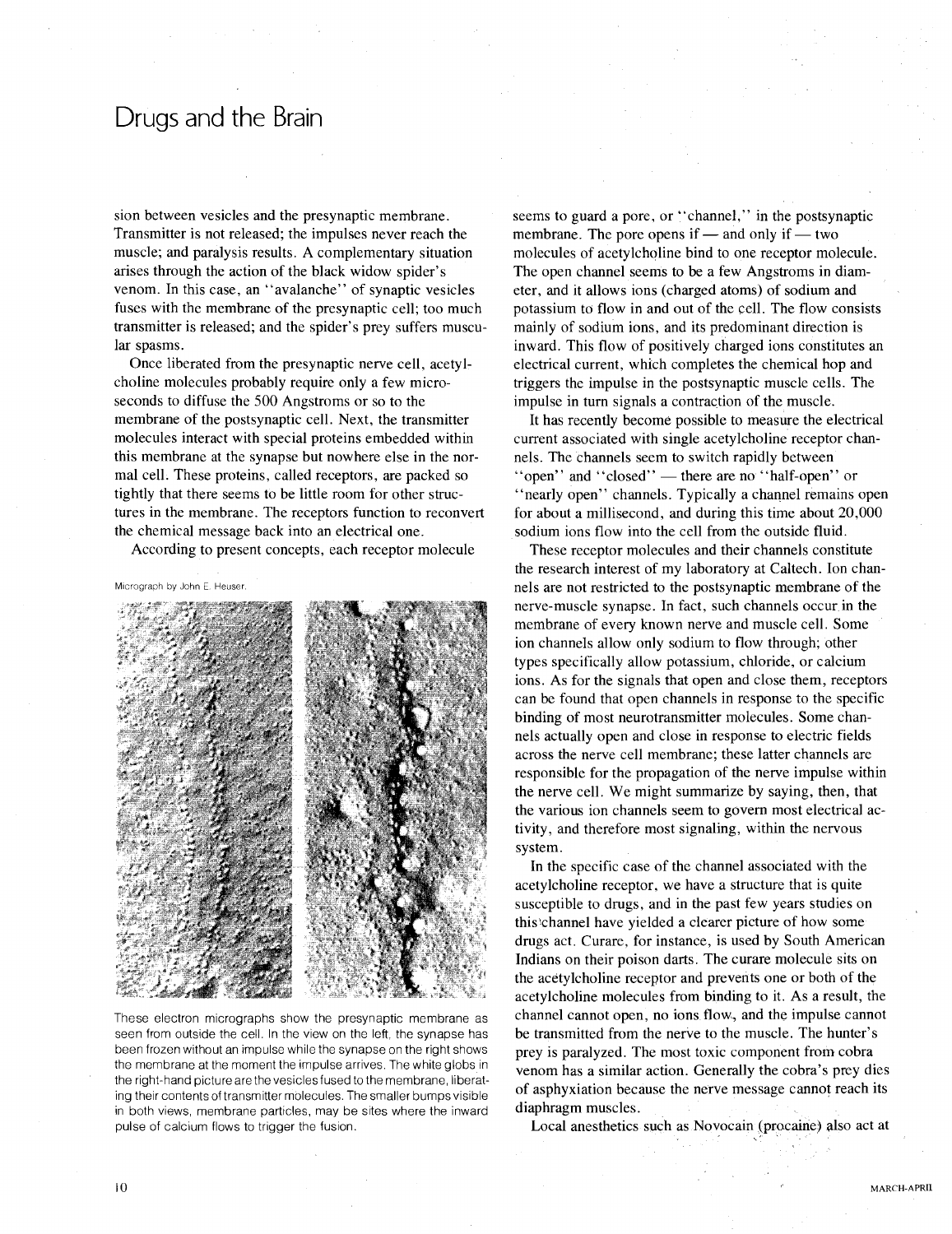

Several drugs act on the receptors of the postsynaptic cell - and they act in different ways. In the topmost figure on the left, two acetylcholine molecules bind to the receptors to open the channel for normal ion flow. Curare and cobra toxin molecules sit on the receptors, preventing the acetylcholine from binding, opening the channel, and transmitting the impulse. Local anesthetics allow the channel to open but plug it prematurely, while ethanol affects the springiness of the membrane, allowing the channel to stay open too long. The graph on the right indicates the flow of ions against time for each of the four cases.

acetylcholine receptor channels. A schematic view of events is that a local anesthetic acts like a cork. Acetylcholine can bind in the normal way, and the channel opens normally - and incidentally to the same extent as it might if only acetylcholine itself were present — but the local anesthetic now enters the channel and plugs it. As a result, ion flow  $-$  and the electrical message  $-$  is terminated prematurely. Local anesthetics block several types of ion channel in this fashion; the most important clinical blocking action is on the electrically excitable channels that propagate impulses within nerve cells. Pain impulses are thus prevented from reaching the brain, a fact that may be of some comfort to you the next time you find yourself in the dentist's chair.

Ethanol (alcohol) also influences the function of acetylcholine receptors. This drug seems to modify the springiness of the membrane that carries all of these receptors and channels. Once again, a channel might open normally and to the same extent as it would normally, but when ethanol is present, the modified membrane allows the channel to stay open substantially longer than usual. This drug certainly does not work primarily at the nerve-muscle synapse, but every nerve cell has ion channels, and a great many of them may be modified by alcohol. Some, like acetylcholine channels, remain open longer than usual; for others, the modified membrane forces the channel to close more rapidly than usual. At this point we cannot describe in detail how these actions on membrane channels lead to alcohol's profound behavioral effects or to addiction.

With the opening of receptor channels, the nerve impulse has almost completed its chemical hop from the nerve to the muscle. One final event is crucial. Acetylcholine molecules leave the receptors as the channels close again, and a very efficient enzyme, acetylcholinesterase, now destroys them. Enzyme molecules are located in large quantities exactly where they are required  $\frac{1}{\sqrt{2}}$  in the space between the nerve and the muscle. As a result, the average acetylcholine molecule is destroyed within less than a millisecond after it leaves the receptor. Some insecticides and nerve gases work by blocking acetylcholinesterase. Such treatments allow acetylcholine molecules to hop from one receptor to another, forcing too many channels to open for too long. Too many postsynaptic impulses are initiated, and spasms result.

I have exploited the nerve-muscle synapse to discuss a few key concepts about synapses in general. First, transmitter molecules are liberated into the space between the two cells by electrical impulses; second, transmitter molecules then act upon the postsynaptic cell to generate further electricity; and third, transmitter molecules are then destroyed by an enzyme.

These events occur not only at the nerve-muscle synapse but at synapses in the brain as well. Nerve cells in the brain are, however, more complicated than the average muscle fiber. Each muscle fiber receives only one synapse, but some brain cells receive thousands. They fall into two major categories. One class of synapses *excites* impulses in the postsynaptic cell, as happens at the nerve-muscle

II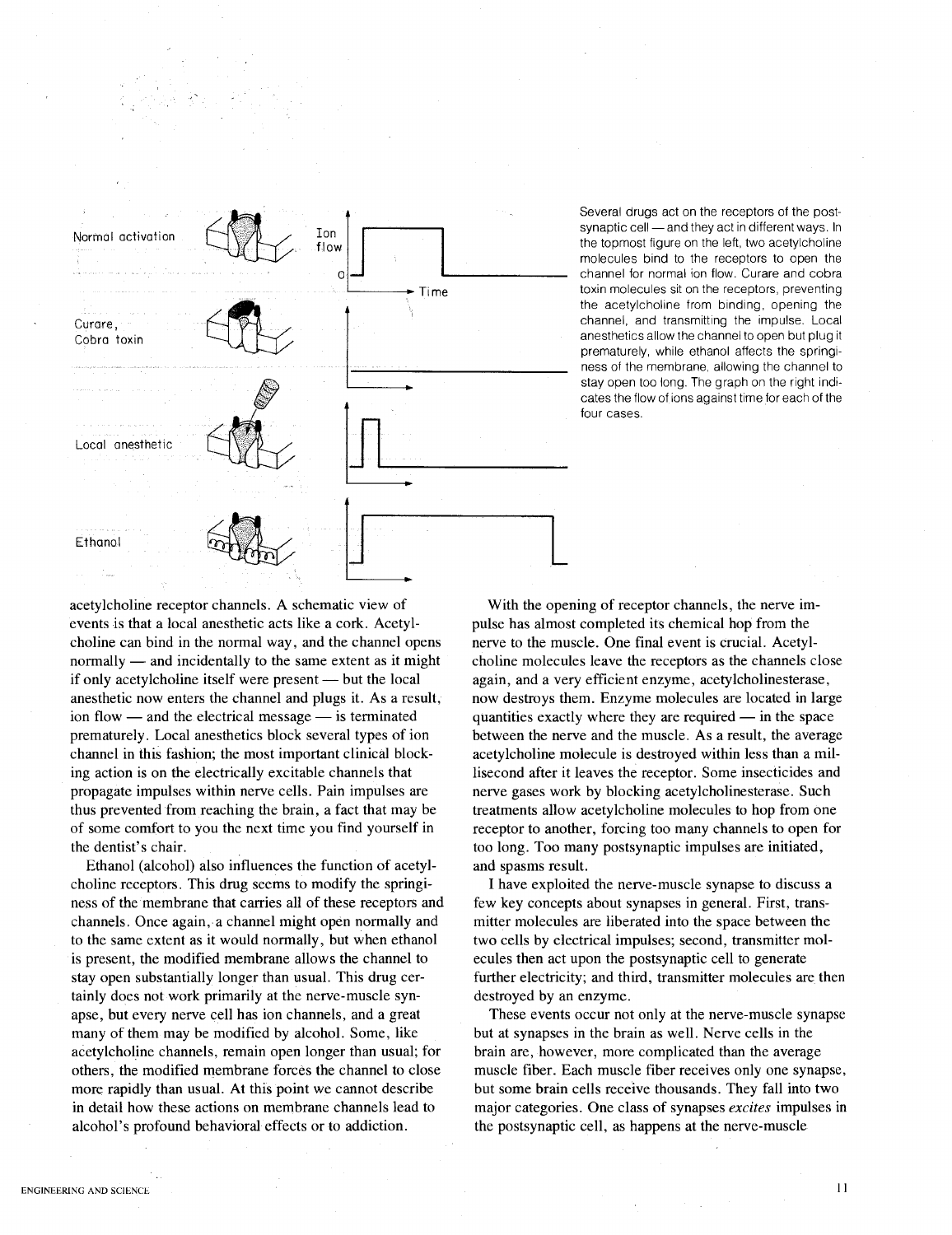## **Drugs and the Brain**

synapse. The second class *inhibits* the action of the first class.

Inhibitory and excitatory synapses have very similar structures, although the cognoscenti can distinguish them in the electron microscope. The receptors and channels differ, however. The inhibitory synapses make an electrical short circuit for the excitatory synapses, decreasing their effect, much the way a car's headlights dim when the starter is operating. Any nerve cell in the brain is constantly computing the difference between the excitatory synapses and the inhibitory synapses, and the result determines the frequency of its impulses. If inhibition is stronger than excitation, the cell sends a fairly low frequency of impulses to other cells. If, on the other hand, excitation predominates over inhibition, the cell fires impulses at a high frequency, and substantial amounts of transmitter are liberated at synapses where our test cell is the presynaptic partner.

Inhibition plays a key role in information-processing, and more than half the brain's synapses may be inhibitory. Two of the known inhibitory transmitters are the amino acids, glycine and  $\gamma$ - (or gamma) aminobutyric acid (GABA). Glycine is an especially potent inhibitory transmitter in the spinal cord. The convulsant drug strychnine apparently blocks glycine receptors, perhaps in a fashion similar to the blockade of acetylcholine receptors by curare or cobra toxin at the nerve-muscle synapse. The result is that some nerve cells receive too little inhibition, excitation predominates, and convulsions occur.

The most commonly prescribed drugs in our society, Valium and its close relative Librium, may affect GABA receptors. Recent studies suggest that these chemicals cause the inhibitory channels to remain open longer than normal, similarly perhaps to the action of ethanol at the nerve-muscle synapse. As a result, GABA, the inhibitory transmitter, is much more potent than normal. How does modifying membrane channels lead to decreasing anxiety? At the moment we can't say.

Some details are known about two transmitter systems in the brain arid about drug effects on these systems. Deep within the brain, one group of nerve cells produces a pigment that makes them appear darker than the surrounding structures; thus this group is called the substantia nigra the black substance. These cells, which also produce the transmitter dopamine, send their branches to many other areas of the brain. At one such region, concerned with modifying voluntary motions of the body, dopamine is an inhibitory transmitter. In some diseased states, substantia nigra cells begin to die. The result is too little inhibition by dopamine at synapses concerned with the control of voluntary motion, and this leads to the tremor that characterizes Parkinsonism.

The simplest therapeutic strategy for Parkinsonism would be to inject the missing dopamine directly into the bloodstream; but such a treatment is ineffective because dopamine itself does not travel from the blood to the brain. However, knowledge of transmitter metabolism has led to a successful therapy. Clinicians exploit the fact that nerve cells make dopamine from the chemical DOPA, which does pass from the blood to the brain. The strategy, then, is to make increased use of the surviving substantia nigra cells by administering an excess of DOPA. These cells then make more than their usual share of dopamine and package it into synaptic vesicles. The synaptic vesicles fuse with the presynaptic membrane and liberate their contents of dopamine into the space between the presynaptic and postsynaptic cells, thus restoring the normal balance between the inhibitory effects of dopamine and the excitatory effects of other transmitters.



At different sites in the synapse various therapeutic drugs affect the action of dopamine, an inhibitory transmitter between nerve cells of the brain. Administration of DOPA allows increased production of dopamine (OA). Anti-depressant drugs imipramine (Tofranil or Elavil) and phenelzine also increase the amount of dopamine, phenelzine by blocking enzymes that inactivate it, and imipramine by interfering with the reuptake mechanism (as do cocaine and amphetamines). Reserpine and chlorpromazine work in the opposite way  $-$  to decrease the action of dopamine for treatment of schizophrenia. Reserpine prevents sufficient storage of dopamine in the synaptic vesicles, and chlorpromazine blocks the receptors.

Adapted from a drawing in "The Reward System of the Brain" by Aryeh Routtenberg<br>Copyright November 1978 by Scientific American, Inc. All rights reserved.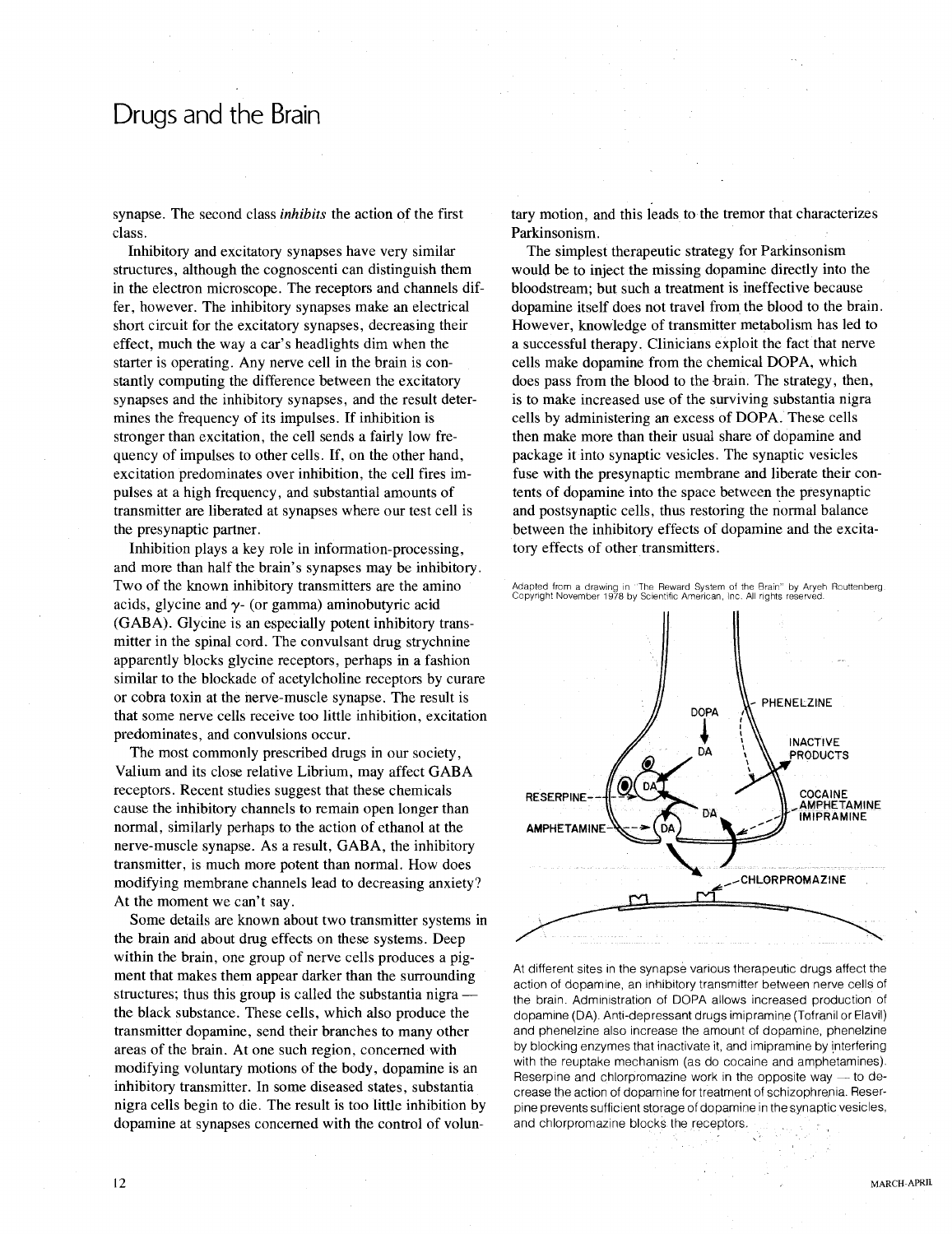The dopamine story has several other interesting chapters. In a small percentage of Parkinson's disease patients, DOPA therapy causes hallucinations and other symptoms of schizophrenia. These patients can be helped by other drugs, but such side effects remind us that substantia nigra cells release dopamine at synapses in many brain regions outside the one involved in Parkinsonism. Indeed, excess dopamine in some parts of the brain might cause forms of schizophrenia. This theory receives support from successful drug therapies that have been introduced over the last  $25$  years. For instance, chlorpromazine  $-$  the trade name is Thorazine  $-$  blocks dopamine receptors. As a result, even though too much dopamine might be released by a presynaptic cell at a synapse, if chlorpromazine is present the dopamine has less effect on receptors.

Apparently, chlorpromazine suppresses schizophrenic symptoms by restoring the normal balance between inhibition and excitation. Reserpine, from the snakeroot plant of India, was formerly in use for suppressing schizophrenic symptoms. This drug prevents efficient storage of dopamine in the synaptic vesicles of the presynaptic cell. Some of these synaptic vesicles are therefore empty when they fuse with the membrane. Less dopamine is released; the result, again, is a movement toward the normal balance between excitation and inhibition.

In some senses, schizophrenia can be contrasted with another class of mental disorders centering around depression. Some depressive states may arise because synapses have too little dopamine or the closely related neurotransmitter, noradrenaline (also called norepinephrine). Successful antidepressant drugs increase the level of these transmitters at synapses. Phenelzine, for instance (the trade name is Nardil), seems to block an enzyme that functions, like acetylcholinesterase at the nerve-muscle synapse, to inactivate the transmitter after it has bound to receptors. Thus phenelzine allows the remaining transmitter to have a greater effect, partially restoring the deficit.

Tofranil and Elavil, two other antidepressant drugs, enhance the effect of the remaining transmitter by interfering with another mechanism that normally terminates its action. The presynaptic cell can absorb the transmitter (dopamine or noradrenaline) into the cytoplasm. When this reuptake system is blocked, the transmitter again persists longer than usual. Interestingly enough, the reuptake system is also the site of action of the amphetamines and cocaine. These latter drugs produce a "rush" because they reach their targets within a few seconds — much more rapidly than the antidepressant drugs in clinical uses. Such differences provide a useful reminder that drug actions depend on a great many factors such as distribution, break-



Of the above drugs, we know that five have large molecules and that they work by restoring normal levels of dopamine and norepinephrine action at brain synapses. Chlorpromazine blocks the receptors, and reserpine prevents sufficient storage of dopamine in the synaptic vesicles. The three in the center work in the opposite way  $-$  by blocking enzymes that inactivate or re-absorb dopamine and norepinephrine. The way lithium exerts its therapeutic effects is still unknown.

down, and other effects in the body. For every drug that finds clinical use, a hundred may have been unsatisfactory because they acted too quickly, too slowly, or too broadly.

No one should infer that neurobiologists now understand completely the chemistry of mental disease and how to treat it. The use of the drug lithium is a case in point. This simple ion, which is quite effective against mania and manic-depressive disorders, strongly resembles sodium. It might, therefore, act at many different places in the nervous system, but we still have very little idea about the site where it produces its remarkable therapeutic effects.

One should also not infer that all transmitters act by opening channels in postsynaptic membranes. It is known that receptors for some hormones are coupled to enzyme molecules rather than to ion channels. The enzyme molecules produce a second transmitter molecule that acts *within* the receiving cell. This second transmitter is often cyclic AMP (adenosine monophosphate), which is made from the ubiquitous source of energy for physiological reactions, ATP (adenosine triphosphate). Cyclic AMP serves as an intracellular signal to activate second messengers in some parts of the nervous system. Like the transmitters themselves, the second messengers are usually de-